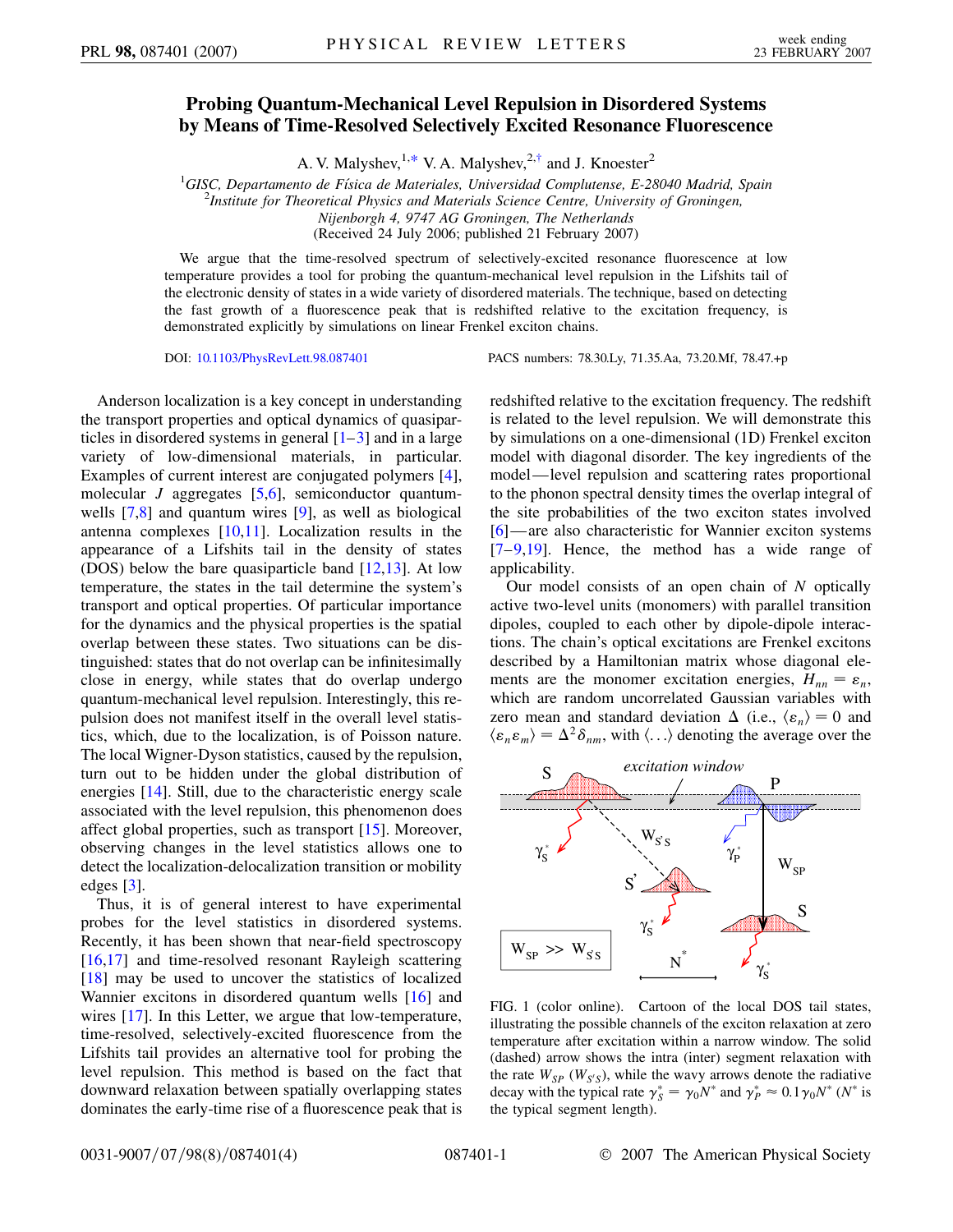disorder realizations). The off-diagonal matrix elements are nonrandom dipole-dipole interactions:  $H_{nm}$  =  $-J/|n-m|^3$  ( $J_{nn} \equiv 0$ ), with  $J > 0$  representing the magnitude of the nearest-neighbor coupling. The exciton eigenenergies  $E_{\nu}$  and eigenfunctions  $\varphi_{\nu n}$  follow from diagonalizing  $H_{nm}$ .

The states in the Lifshits tail, which dominate the optical absorption of the disordered chain, are localized on segments of typical size  $N^*$ . Some of these states can be joined in local exciton manifolds of a few states that are similar to the eigenstates of an ideal chain of size equal to the segment length [\[14,](#page-3-14)[20\]](#page-3-20). The states in a local manifold undergo level repulsion, while between different segments, energy separations may be arbitrarily small. Because the variation of exciton energies over different segments is larger than the level repulsion within segments [\[14\]](#page-3-14), the latter remains hidden in techniques that probe global averages like, e.g., the absorption spectrum.

The typical situation is illustrated in Fig. [1.](#page-0-0) The two states to the right form a local manifold, with the lower state having no node and collecting most of the oscillator strength of the monomers within the segment. We will refer to this as an *S* type state. The higher state has one node (*P* type) and has a much smaller (but nonzero) oscillator strength; thus, it can be photo-excited, but its radiative decay is slow compared to that of the *S* state. The probability overlap between the two states, measured by the integral  $I_{\mu\nu} = \sum_{n=1}^{N} \varphi_{\mu n}^2 \varphi_{\nu n}^2$ , is on the order of  $1/N_{\text{seg}}$ , with  $N_{\text{seg}} \sim N^*$  the segment (localization) size. The other two states in Fig. [1](#page-0-0) are the lowest (*S* type) states of other localization segments. For linear systems, the overlap between states of adjacent segments typically is 2 orders of magnitude smaller than the overlap within a manifold [\[14\]](#page-3-14); for distant segments, the overlap is even much smaller. These overlap properties play a crucial role in the intraband exciton relaxation.

To describe this relaxation, we use the Pauli master equation for the populations  $P<sub>\nu</sub>$  of the exciton states:

$$
\dot{P}_{\nu} = R_{\nu} F_{\nu} - \gamma_{\nu} P_{\nu} + \sum_{\mu=1}^{N} (W_{\nu\mu} P_{\mu} - W_{\mu\nu} P_{\nu}), \quad (1)
$$

where  $R_v$  is a source term, specified below,  $F_v =$  $(\sum_{n=1}^{N} \varphi_{\nu n})^2$  is the dimensionless oscillator strength of the *v*th exciton state,  $\gamma_{\nu} = \gamma_0 F_{\nu}$  is its spontaneous emission rate ( $\gamma_0$  being the spontaneous emission constant of a monomer), and  $W_{\mu\nu}$  is the scattering rate from the exciton state  $\ket{\nu}$  to the state  $\ket{\mu}$ , which results from weak excitonvibration coupling. The latter may be obtained through Fermi's golden rule [\[6](#page-3-6)]:  $W_{\mu\nu} = I_{\mu\nu} S(|\omega_{\mu\nu}|) G(\omega_{\mu\nu}),$ where  $I_{\mu\nu}$  is the overlap integral defined above and  $S(|\omega_{\mu\nu}|)$  is the phonon spectral density at the energy  $\omega_{\mu\nu} = E_{\mu} - E_{\nu}$ . Furthermore,  $G(\omega) = n(\omega)$  if  $\omega > 0$ and  $G(\omega) = 1 + n(-\omega)$  if  $\omega < 0$ , with  $n(\omega) =$ 

 $[\exp(\omega/T) - 1]^{-1}$ , the mean thermal occupation number of a phonon mode of energy  $\omega$  ( $\hbar = k_B = 1$ ).

We consider an experiment in which a short narrow band laser pulse is used to selectively excite states in a small part of the absorption band and set  $R_{\nu}(t) = R_0 \delta(t) \delta(E_l - E_{\nu})$ with  $E_l$  being the laser frequency. We are interested in the time-resolved fluorescence spectrum at low temperature  $(T = 0)$ . The spectrum is given by

<span id="page-1-0"></span>
$$
I(E, t) = \frac{1}{N} \left\langle \sum_{\nu=1}^{N} \gamma_{\nu} P_{\nu}(t) \delta(E - E_{\nu}) \right\rangle.
$$
 (2)

At  $T = 0$ , only states with  $E_{\nu} \leq E_{l}$  are relevant. Quite generally, the spectrum consists of a narrow resonant peak, resulting from fluorescence from initially excited states and a redshifted broader feature, arising from states that are populated by downward relaxation from the initially excited ones.

If the laser frequency lies in the main part of the absorption band, not too far in the blue wing, the initially excited states are either of the *S* or of *P* type. Excitation of higher excited states, which extend over various segments, may be neglected. Both *S* and *P* states contribute to the narrow resonant fluorescence, with most of the intensity coming from the *S* type states because they carry more oscillator strength. On the other hand, the *P* type states have a much higher probability to relax to their *S* partner before they decay radiatively. The *S* type states can only relax to states of other segments, which is a slow process as compared to the intramanifold relaxation ( $W_{SP} \gg W_{S'S}$ ). Therefore, at times  $t < 1/W_{SP}$ , any redshifted fluorescence comes from *S* type states that have been excited via intrasegment relaxation from *P* type ones. Thus, the shape and position of the redshifted fluorescence band reflects the level repulsion, i.e., its intensity tends to zero when approaching the laser frequency. At longer times, this repulsive gap may be partially filled due to intersegment hops.

We now analyze in more detail the early-time shape of the redshifted band  $I_{\text{red}}(E, t)$ . For  $t \ll 1/\gamma_P^* + 1/W_{SP}$ , one iteration of the master equation gives

$$
I_{\text{red}}(E, t) = \frac{R_0 t}{N} \left\langle \sum_{\mu, \nu} \gamma_{\nu} W_{\nu \mu} F_{\mu} \delta(E_{\mu} - E_l) \delta(E - E_{\nu}) \right\rangle
$$
  

$$
= \frac{R_0 t}{N} S(E_l - E)
$$
  

$$
\times \left\langle \sum_{\mu, \nu} \gamma_{\nu} I_{\nu \mu} F_{\mu} \delta(E_{\mu} - E_l) \delta(E - E_{\nu}) \right\rangle, \quad (3)
$$

where the sum is restricted to states which occur in *SP* doublets, as described above. Thus,  $\mu(\nu)$  in the sum label *P* (*S*) type states. Because  $I_{SP} \sim 1/N_{seg}$ , while the lower state in each segment has a superradiant decay rate  $\gamma_s \approx$  $\gamma_0 N_{\text{seg}}$ , we have  $\gamma_\nu I_{\nu\mu} = a \gamma_0$ , with *a* being a constant of the order unity. If we now replace  $F_{\mu}$  by the average oscillator strength  $F_P(E_l)$  for *P* type states at the energy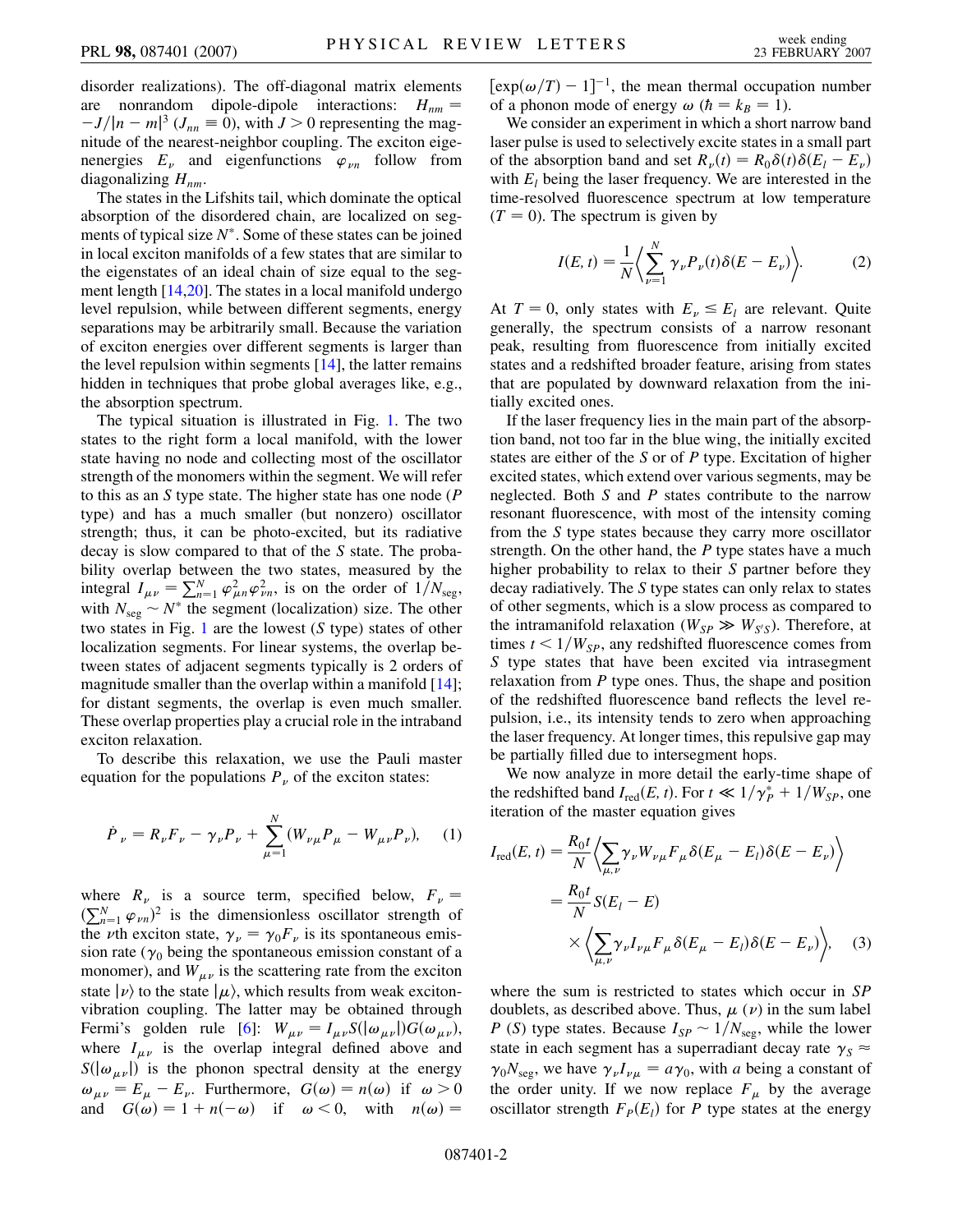*El*, we arrive at

$$
I_{\rm red}(E, t) = \frac{a\gamma_0 R_0 t}{N} F_P(E_l) S(E_l - E) P_{SP}(E_l, E). \tag{4}
$$

Here,  $P_{SP}(E_l, E) = \langle \sum_{\mu,\nu} \delta(E_\mu - E_l) \delta(E - E_\nu) \rangle$  is the probability distribution for the energy of an *S* state under the condition that the same localization segment contains a *P* state at the energy  $E_l$ . This result shows that the earlytime line shape is the product of the phonon spectral density and the conditional spacing distribution, thus containing detailed information about the repulsive level statistics.

To confirm the above analytical result, we have performed numerical simulations of the spectrum Eq. ([2](#page-1-0)) for 1D Frenkel chains of length  $N = 1000$  at  $T = 0$ . In all calculations, we considered system parameters that are appropriate for linear aggregates of the dye pseudoisocyanine (PIC) with counter ion  $F^-$ :  $\gamma_0 = 2.7 \times 10^8 \text{ s}^{-1} =$  $1.5 \times 10^{-5}$ *J*,  $J = 600 \text{ cm}^{-1}$ , and  $\Delta = 0.25J$ , giving a typical localization size  $N^* = 28$ . For the spectral density, we used the Debye model:  $S(\omega) = W_0(\omega/J)^3$ , with  $W_0 =$ 15*:*9*J*. This set of parameters has been used successfully to analyze and fit experiments on aggregates of PIC-F [[6\]](#page-3-6). As at  $T = 0$  only states below the excitation energy are relevant, we used the Lanczos method to calculate the subset of only these eigenstates. The fluorescence spectra were obtained after averaging over  $10<sup>5</sup>$  realizations of the energies.

First, we analyzed numerically various statistical properties of the exciton levels. The results are summarized in Fig. [2.](#page-2-0) Shown are the distribution of energies of the *S* and *P* type states,  $P_S(E)$  and  $P_P(E)$ , respectively, the absorption spectrum,  $I_{\text{abs}}(E)$ , and the conditional probability  $P_{SP}(E_l, E)$ , with  $E_l = -2.41J$ . The selection of doublets of *S* and *P* type states was done according to the method described in Ref. [[14](#page-3-14)[,21](#page-3-21)]. Clearly, the low-energy half of the absorption peak is dominated by *S* type states, while the high-energy wing contains also important contributions from *P* type states. Both distributions overlap, which is the reason that the local energy structure is not seen in the absorption peak. The conditional probability clearly demonstrates the level repulsion, as it drops to zero at  $E = E_l$ . In our simulations, the laser energy  $E_l$  was chosen such that it pumps primarily *P* type states.

Figure [3](#page-2-1) presents our numerical results for the timeresolved fluorescence spectrum after selective excitation within a window  $[-2.415J, -2.405J]$ . Indeed, the spectrum reveals a sharp peak at the excitation energy and a clearly separated redshifted (*R*) band, indicative of level repulsion. The kinetics of this band can be understood from estimates of the radiative decay and relaxation rates. Typically,  $\gamma_S^* = \gamma_0 N^* \approx 10 \gamma_P^* \approx 4 \times 10^{-4} J$ , while  $W_{SP} \approx 10^2 W_{S'S} \approx W_0 (\Delta^* / J)^3 I_{SP} \approx 6 \times 10^{-5} J$ . Here we  $W_{SP} \approx 10^{-1} W_{S/S} \approx W_0 (\Delta / J)^2 I_{SP} \approx 6 \times 10^{-3} J$ . Here we used the typical energy separation  $\Delta^* = \Delta / \sqrt{N^*}$  and  $I_{SP} \approx 1/N^*$  ( $N^* = 28$ ). Thus,  $W_{S/S} \ll \gamma_P^* \ll W_{SP} \ll \gamma_S^*$ , implying that intersegment hops are irrelevant on the radiative time scale. As a consequence, the observed blueshift of the *R* band upon increasing time cannot be the result of filling the repulsive gap by such hops. Instead, this kinetics results from the fact that the oscillator strength per state peaks at lower energies than the absorption maximum [\[6\]](#page-3-6). Thus, the higher-energy states in the *R* band decay more slowly, causing the blueshift.

Finally, Fig. [4](#page-3-22) displays the numerically obtained earlytime fluorescence spectra, for  $t = 0.01 \text{ W}_{SP}^{-1}$ , 0.02 W<sub>SP</sub>, and 0.03  $W_{SP}^{-1}$ . The spectra are normalized by dividing by the time *t* at which they were taken. Clearly, the resulting curves cannot be distinguished. Moreover, they agree al-

<span id="page-2-0"></span>

<span id="page-2-1"></span>

FIG. 2. Calculated energy distributions of *S* type states (solid curve), *P* type states (dash-dotted curve), absorption spectrum (dashed curve), and the conditional probability  $P_{SP}(E_l, E)$  (filled circles).

FIG. 3. Zero-temperature time-resolved fluorescence spectra at different instants. The intensities of the redshifted bands are normalized to the same peak value. The inset shows the unnormalized spectra.